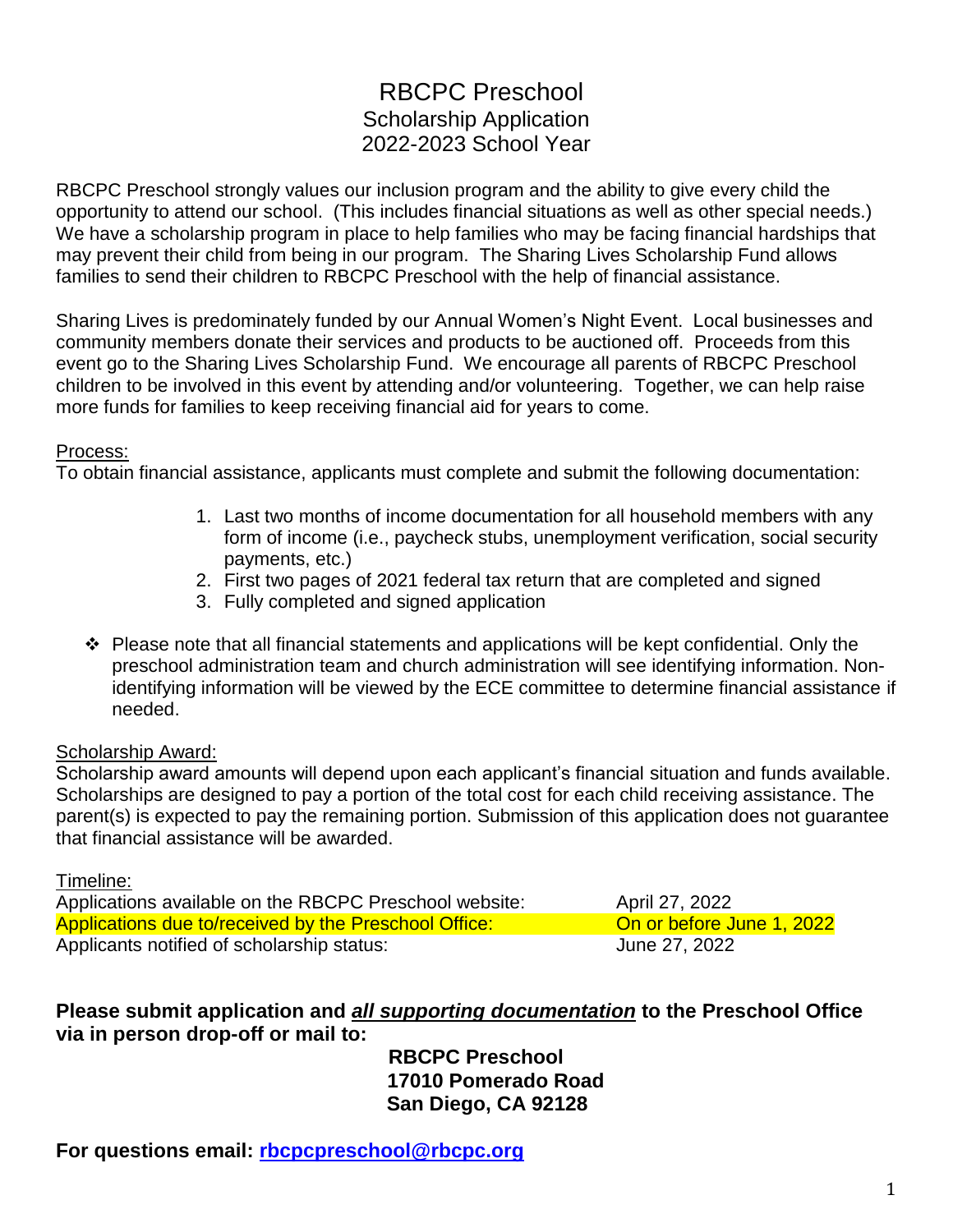### RBCPC Preschool Scholarship Application Mathematic DATE: 2022-2023 School Year

| Names of Children you are seeking financial<br>assistance for: | Program Type: <b>Days Attending:</b><br>2, 3, or 4/5 year olds T/Th, M/W/F, M-Th |  |
|----------------------------------------------------------------|----------------------------------------------------------------------------------|--|
|                                                                |                                                                                  |  |
|                                                                |                                                                                  |  |
|                                                                |                                                                                  |  |

| Is your child part of the HOPE Infant program YES _____ NO                                                     |                    |
|----------------------------------------------------------------------------------------------------------------|--------------------|
| E-mail address:                                                                                                |                    |
| Address: Andreas Address Andrew Management Address and America and America and America and America and America |                    |
| City:                                                                                                          | State: <u>Zip:</u> |
| Cell Phone(s):                                                                                                 |                    |

## **All Family Members Living in Household (everyone listed as dependents on tax return):**

| <b>Household Members</b><br>First & Last Name) | Relationship       | Date of Birth |
|------------------------------------------------|--------------------|---------------|
|                                                | Parent/Guardian #1 |               |
|                                                | Parent/Guardian #2 |               |
| 3                                              |                    |               |
| 4                                              |                    |               |
| $5^{\circ}$                                    |                    |               |

### **Sources of Income:**

| Monthly:                     | Parent/Guardian #1 | Parent/Guardian #2 |
|------------------------------|--------------------|--------------------|
| Earnings/Wages               |                    |                    |
|                              |                    |                    |
| Benefits: DHS, FIP, SSI,     |                    |                    |
| Unemployment, etc.           |                    |                    |
| <b>Child Support/Alimony</b> |                    |                    |
| <b>Other Sources:</b>        |                    |                    |
| <b>Please Explain</b>        |                    |                    |
| <b>Total Gross Monthly</b>   |                    |                    |
| Income:                      |                    |                    |
|                              |                    |                    |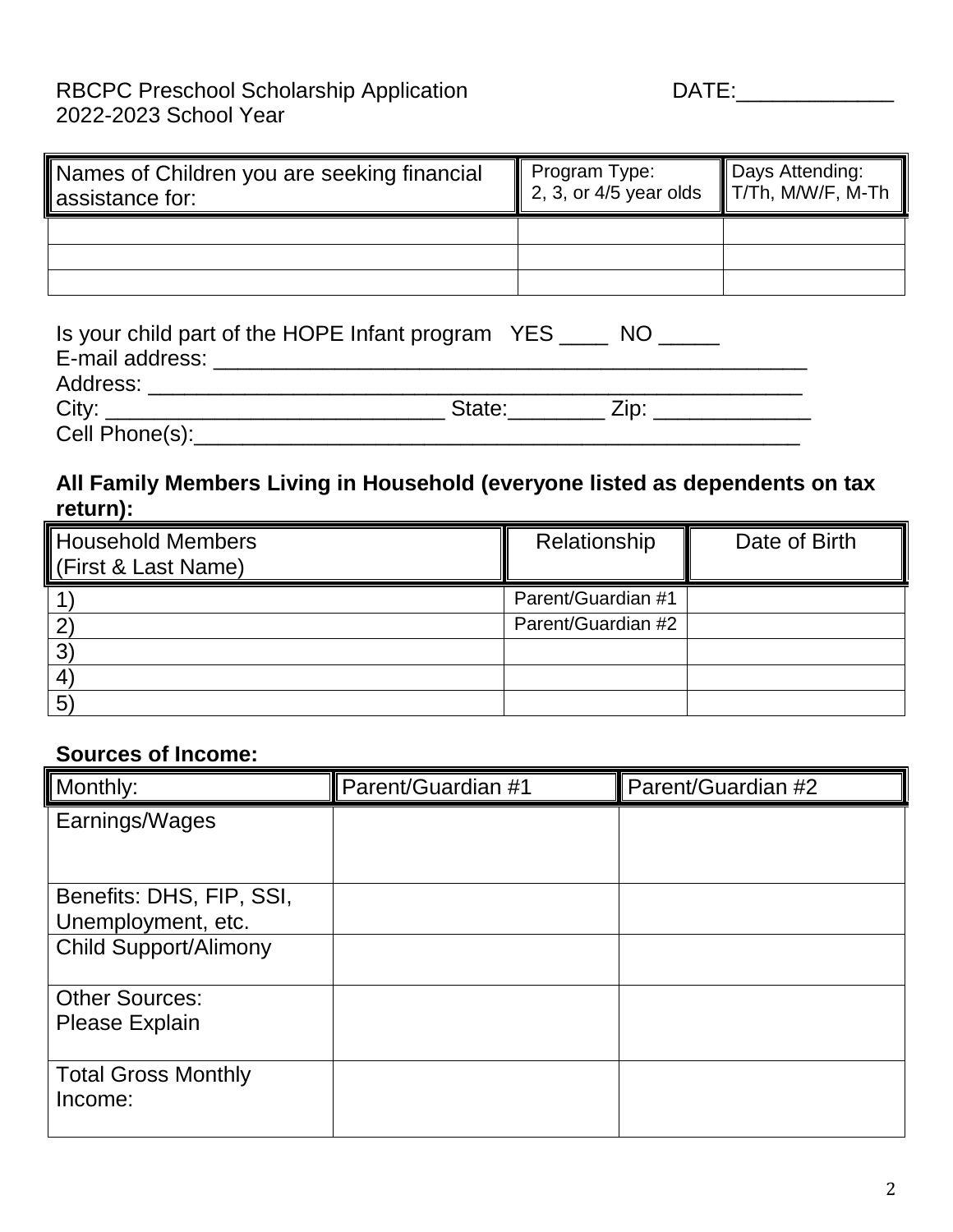## **Recurring Payments:** (please list any additional in spaces provided)

| $T$ vpe                                    | <b>Monthly Payment Amount</b> |
|--------------------------------------------|-------------------------------|
| Mortgage or Rent                           |                               |
| Basic Utilities (gas, electricity, water & |                               |
| trash)                                     |                               |
|                                            |                               |
|                                            |                               |
|                                            |                               |
|                                            |                               |

Please list all of your assets, i.e. home(s), automobile(s) (make, model & year), recreational vehicles or watercraft, vacation properties, investments, cash on hand in banks or other financial institutions, etc.:

| Asset(s): | Value: |
|-----------|--------|
|           |        |
|           |        |
|           |        |
|           |        |
|           |        |
|           |        |
|           |        |

Please list all of your liabilities, i.e. mortgage debt, school loans, medical loans, etc.

| Liability(s): | Value: |
|---------------|--------|
|               |        |
|               |        |
|               |        |
|               |        |
|               |        |
|               |        |
|               |        |

Is there anyone else who can assist in paying your child's tuition? If so, how much of a contribution do you expect to receive? (For example, grandparents often assist families with tuition payments.)